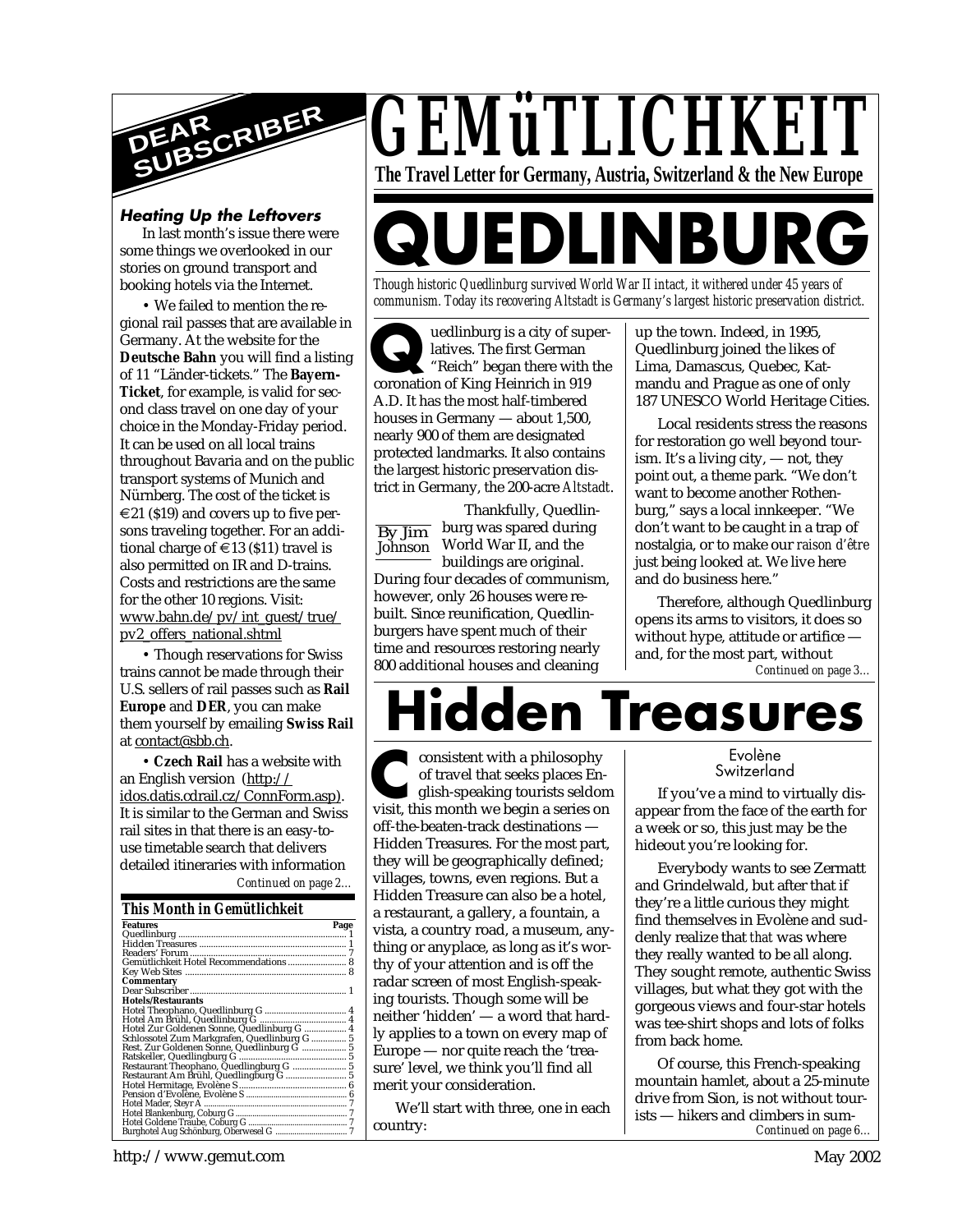#### *DEAR SUBSCRIBER Continued from page 1*

about on-board services.

• Austria's rail system has a web $site - [www.oebb.at}](https://www.oebb.at)$  — but its timetables are in German only. Most users, however, will be able to at least determine point-to-point train schedules.

• A hotel website we missed last month is www.lastminute.com. It finds eleventh-hour deals on hotels, flights, and holiday packages, but since it is London-based, only the hotel part of lastminute.com would seem to be of use to North Americans. We found rooms at Munich's five-star **Kempinski Vier Jahreszeiten** for from €175 to €216 (\$154-\$190), numbers that substantially undercut the hotel's own website. The best www.kempinskivierjahreszeiten.de/en could do for the same dates in late April was €285 (\$251). Unfortunately, lastminute.com seems only to offer chain hotel in major cities. Our searches in towns such as Lausanne, Lucerne, Graz, Würzburg, and Nürnberg drew blanks.

#### **London to the Continent by Air**

Lately we've heard from subscribers seeking a convenient, inexpensive way to get from London to the continent. Low-fare, no-frills **Ryanair** has achieved big publicity of late for some extremely low cost flights. In late April, for example, its website www.ryanair.com — quoted 10.99 GBP (\$16) for a London to Frankfurt one-way trip in May. Adding tax brought the total to about \$26. A

flight to Salzburg was about \$91, with tax. Still a good deal.

But how about Ryan's very best bargain? Try .01 GBP (1.5 cents) that's right, less than two cents — for a London-Brussels one-way. With tax the cost is a little over \$10.

Though Ryan would seem to solve the 'inexpensive' side of the equation, when the 'convenient' side is addressed the picture is not so rosy. All Ryan flights to the continent are from Stansted Airport, more than an hour from the center of London and even farther than that from Heathrow or Gatwick. In addition, Frankfurt passengers will discover that Ryan flies not to Frankfurt/Main but to Frankfurt/Hahn, about 90 minutes east of the city, which offers very limited ground transport options, including no rail. **Lufthansa** contends Hahn is so far out it isn't really a Frankfurt airport and is seeking to prevent Ryan from advertising Frankfurt as a destination.

The nearly-free flight to Brussels lands at Charleroi Airport, about 55 kilometers south of the city.

Still, for the traveler who wants an "open jaw" trip – land in London, return to the U.S. from someplace on the continent — Ryanair is tempting.

The next best London to Frankfurt price found for the same date in May was \$122 on **British Midland** from London City Airport. Check www.europebyair.com and individual airline websites.

Of course there's always the **Eurostar** from the center of London via the Chunnel to Paris and Brussels. One-way fares range from \$75 to \$399, depending on a variety of factors including class of service, age, how far in advance tickets are purchased and whether or not the traveler has a valid rail pass.

#### **Setting the Record Straight**

In the February issue of *Gemütlichkeit*, I blamed **Rail Europe's** owners, the French and Swiss railway systems, for the latest price increases in European rail passes. Apparently that is incorrect. According to Lazarus Communications, Rail Europe's New York-based public relations agency, the actual decision to raise prices for 2002 was made by the **European Rail Commission**, whose membership includes representatives from the rail systems of the 17 countries that comprise the Eurail system — including France and Switzerland. Lazarus says Rail Europe, opposed the increases. —RHB $\blacksquare$ 

# **Using Gemütlichkeit**

• Foreign currency prices are converted to U.S. dollars at the exchange rate in effect at the time of publication. • Hotel prices listed are for one night. Discounts are often available for longer stays.

• All hotel prices include breakfast unless otherwise noted.

• Local European telephone area codes carry the "0" required for in-country dialing. To phone establishments from outside the country, such as from the USA, do not dial the first "0".

**Logging on to Gemütlichkeit's Website** Except for the most recent 12, back issues in text format from January 1993 are available free to subscribers only at http://www.gemut.com (click on "For Members Only"). To access the issues enter the user name and password published in this space each month. The July codes are:

> Food 65%<br>Service 20% Service 20%<br>Atmosphere 15%

**Value Rating Scale** Outstanding Value 17 - 20 Very Good Value 12 - 16

User Name: **qued** Password: **1138**

Atmosphere

Average Value

# Vol. 16, No. 4 **GEMÜTLICHKEIT** | HOTEL RESTAURANT RATING KEY<br>Aliay 2002 The Trevel Letter for German, Anglis Springhord & the New Eyerna **May 2002 Rating Scale**<br>
The Travel Letter for Germany, Austria, Switzerland & the New Europe | **Rating Scale** Scale

|                                                                                                                                |                                                                                                                                                                                                                                                                                                                     | Excellent                                                                                              | $16 - 20$                                       |
|--------------------------------------------------------------------------------------------------------------------------------|---------------------------------------------------------------------------------------------------------------------------------------------------------------------------------------------------------------------------------------------------------------------------------------------------------------------|--------------------------------------------------------------------------------------------------------|-------------------------------------------------|
| <b>Publishers:</b><br>Editor:<br><b>Contributors:</b><br>Web Master:<br><b>Consulting Editor:</b><br><b>Subscription Dept:</b> | Robert H. & Elizabeth S. Bestor<br>Robert H. Bestor<br>Doug Linton, C. Fischer, R. Holliday, Jim Johnson<br>Paul T. Merschdorf<br>Thomas P. Bestor<br>Kurt Steffans                                                                                                                                                 | Above Average<br>Average<br>Adequate<br>Unacceptable<br><b>Hotel Rating Criteria</b><br>People/Service | 12 - 15<br>- 11<br>8<br>4 - 7<br>$0 - 3$<br>30% |
| <b>Subscriber Travel Services:</b>                                                                                             | Eric Poole, Andy Bestor                                                                                                                                                                                                                                                                                             | Location/Setting                                                                                       | 15%                                             |
|                                                                                                                                | <b>Gemütlichkeit</b> (ISSN 10431756) is published 11 times each year by UpCountry<br>Publishing, 288 Ridge Road, Ashland OR 97520. TOLL FREE: 1-800/521-6722<br>or 541/488-8462, fax: 541/488-8468, e-mail travel@gemut.com, Web site:<br>www.gemut.com. Subscriptions are \$67 per year for 11 issues. While every | Guestrooms<br>Public rooms<br>Facilities/Restaurant                                                    | 30%<br>5%<br>20%                                |
| can make no quarantees regarding accuracy.                                                                                     | effort is made to provide correct information in this publication, the publishers                                                                                                                                                                                                                                   | By virtue of location, decor, chara-                                                                   | Special C                                       |
|                                                                                                                                | <i><b>POSTMASTER: SEND ADDRESS CHANGES TO:</b></i>                                                                                                                                                                                                                                                                  | combination thereof an especi                                                                          |                                                 |

# **Restaurant Criteria**

| Public rooms<br>Facilities/Restaurant | Below Average Value<br>$5\%$<br>A Rip-Off<br>20% |                                                                                                                             | $5 -$<br>ი - |  | -8<br>4 |
|---------------------------------------|--------------------------------------------------|-----------------------------------------------------------------------------------------------------------------------------|--------------|--|---------|
| <b>Special © Designation</b>          |                                                  |                                                                                                                             |              |  |         |
|                                       |                                                  | By virtue of location, decor, charm, warmth of management, or<br>combination thereof, an especially pleasant establishment. |              |  |         |

Gemütlichkeit, 288 Ridge Road., Ashland OR 97520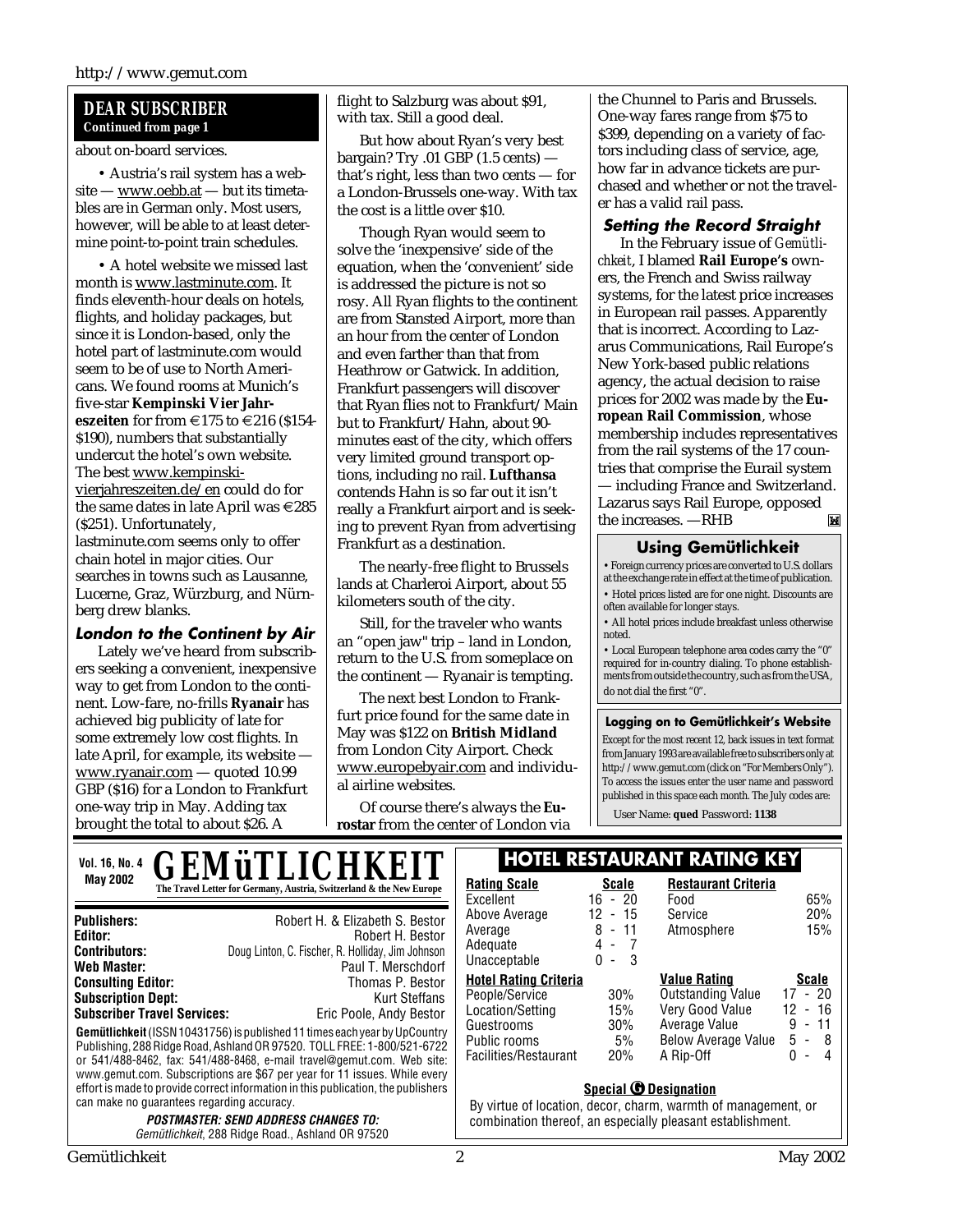#### http://www.gemut.com

#### *QUEDLINBURG Continued from page 1*

bus loads of tourists. The experience is far more subtle and sublime. The food is traditional, the lodging historic, and the people warm and sincere. Kitsch is decidedly absent. And even the shortest walk yields a sense of exploration and discovery.

The best place to start a tour of Quedlinburg is atop the **Schlossberg** (Castle Hill), site of Heinrich's coronation. It's a short, cobblestoned climb to the castle courtyard, which rests atop a 75-foot-high sandstone outcropping. The hilltop is dominated by the **Renaissance Castle** (once a convent residence and now a museum) and the 12<sup>th</sup>-century Romanesque **Collegiate Church of St. Servatius**, with its three naves and flat ceiling. Among other rulers, Heinrich and his wife, Mathilde, are buried in the crypt, where visitors can see 13<sup>th</sup>-century frescos.

The church has two interesting footnotes in recent history. In 1938, recognizing it was where the First Reich began, the Nazis tried to make it a shrine to the start of their Third Reich. SS Commander Heinrich Himmler saw himself as the reincarnation of the first Heinrich and, at annual ceremonies, would rise from the crypt atop a wooden lift dressed as his ancient namesake.

Another bizarre tale involves the church's priceless treasury. Just after WWII, U.S. Army Lt. Joe T. Meador was assigned to guard the treasury where it had been hidden in a mineshaft. He took his assignment as an opportunity to mail a few of the more valuable-looking pieces to his home in Texas. For decades after the war, the items lay hidden in a bank vault while Meador toiled in the family hardware store. But at his death in 1980, his brother and sister tried to unload the hugely valuable Samuhel Gospel, a 1200-year-old jewel-encrusted manuscript printed on gold parchment. Word of the sale, of course, quickly spread and, after years of lawsuits and diplomatic wrangling, Meador's heirs were paid nearly \$3 million by the German government. As a result, the items were returned in 1996.

# **Quedlinburg Basics**

**Population:** 24,500

**Elevation:** 124 meters/ 407 feet

**Tourist Information:** Quedlinburg Tourist Office, Markt 2, D-06484 Quedlinburg, tel. +49/3946/90 56 25, fax 90 56 29, email: Q.T.M@t-online.de, web: www.quedlinburg-info.de

| Berlin         | 211 km           | 131 miles |
|----------------|------------------|-----------|
| Frankfurt      | 278 km           | 173 miles |
| <b>Hamburg</b> | 297 km           | 185 miles |
| Hanover        | 160 km           | 99 miles  |
| Leipzig        | $121 \text{ km}$ | 75 miles  |
| Munich         | 514 km           | 319 miles |
|                |                  |           |

**Nearest Airports:** Hannover and Leipzig **Rail links:** Rail travel from most major

cities will require at least one change of trains. **Walking Tour:** Two-hour guided walking

tours are available in English on Tuesdays and Thursdays at 2pm, from May until September. €5 (\$4) per person. Book through Quedlinburg Tourist Office.

 A book on the affair, *Treasure Hunt: A New York Times Reporter Tracks the Quedlinburg Hoard* was written by William Honan, who played an important role in locating the missing pieces.

The castle gardens provide a 360 degree view of the town below. Pathways wind around the hill, with terraced houses — once inhabited by castle servants — so close together neighbors can practically shake hands across the street. Space was at a premium, and one house is only six feet wide. To the north, the "newer," medieval part of the city takes typical form around the marketplace, with church spires poking through a sea of red-tile rooftops. It's not difficult to make out remnants of the town's 13<sup>th</sup>century fortifications — including more than a mile of walls and six of the original 25 watchtowers.

To the south, the view shows signs of more recent prosperity. During the 19th century, Quedlinburg captured nearly 70 percent of the international market for vegetable and plant seeds. By the 1850s, the wealth translated into expansive villas for the seed "barons," who built their homes atop the filled-in moat of the walled town. Many of the old warehouses still stand, converted to apartments or offices.

The town's oldest — and Germa-

ny' second oldest — half-timbered house, the **Ständerbau**, lies at the base of the Schlossberg. Built in 1310, its austere Gothic structure contains the **Fachwerkmuseum**, devoted to the evolution of the half-timbered construction style which is depicted in a wealth of maps, photographs and models. (Descriptions in German.)

Quedlinburg's concentration of half-timbered houses makes it easy to put your new-found knowledge to quick use. Even a short walk through the city's narrow streets (wear sturdy shoes due to the omnipresent cobblestones) becomes an architectural primer of half-timbered styles.

For example, most streets feature several late Gothic houses with only a hint of decorative devices, while the many Renaissance houses are more intricate, with rows of hexagrams or carved, double-rope helixes thought to protect inhabitants against demons and sickness. During this period, the more upscale homes featured enclosed balconies that jutted into the street, so women could sit and watch the goings-on. The Latin inscription on one reads: "Mind Your Own Business." (Don't be surprised to see elderly women, elbows propped on pillows, watching every passerby.)

By the  $17<sup>th</sup>$  century, bricks filled the spaces between the timbers in baroque houses, and builders used brickwork and timbers to create designs and figures — symbols to fend off illness and increase crop fertility. Through the early 1800s, styles became increasingly ornate and the half-timbered style became more decoration than construction scheme.

Since Quedlinburg is an historical work in progress, visitors can see houses in various stages of restoration — or lack thereof. Some fallen walls reveal layers of stone, brick and plaster (mixed with straw, horsehair and mud) framed by wooden beams.

Some walls have come down completely, revealing inner courtyards and farm yards. As early as the 12<sup>th</sup> century, farmers brought their families and animals to the relative safety of the town, and built houses around grazing areas, stables and barns. Today, these structures are distinguished by the large gateways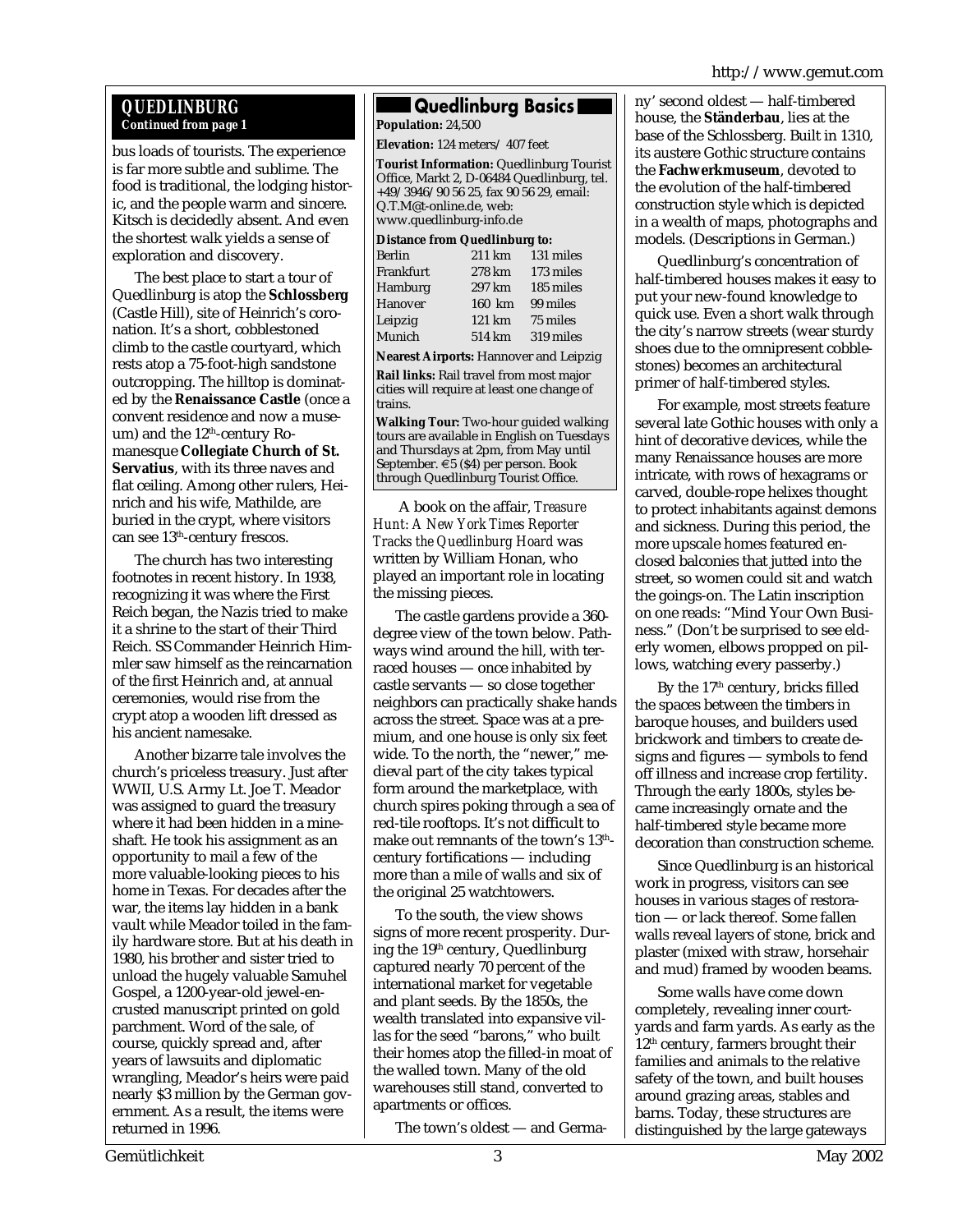that allowed for the passage of carriages, and by the overhead pulleys used to lift grain and crops to the top floors.

Despite moving to town, many lost stored crops in fires and wars. As insurance, each farmer stashed a bag of seed in one of the honeycomb of cubbyholes in the tower of St. Benedict's, the market church. That way, regardless of what might befall the town, the "urban farmers" could always fall back on the stored seed to start planting again the next spring.

A walk through town reveals many interesting sights and curiosities. The only entrance to the windowless medieval treasury is from inside the Rathaus through a secret door leading from the council chamber. Unfortunately, the location of the button that opens the door was forgotten generations ago.

If you ask directions, don't be offended if a resident tells you to go to Hell. That's simply the name of an intersection. In medieval times, an alchemist's oven belched smoke through a hole in his roof. It wasn't the smoke or fire, but the "devil's work" being conducted that led to the name.

The town's narrowest alley  $-$  a tunnel almost — opens into the **Schuhhof**, where shoemakers set up shop and home in the 16<sup>th</sup> century. Like the alley, its houses are tiny. Since interior space was at a premium, shutters were built to open up and down so that the bottom one would become a counter, enabling the shoemaker to sell his wares without customers crowding inside his house.

The Schuhhof leads to Quedlinburg's bright, expansive **Marktplatz**. The best view of it is from the northern end; across the length of the cobblestone plaza to the Gothic **Town Hall** with its Renaissance façade (almost fully covered by vines and flowers) and the steeple of **St. Benedict's** rising behind it. As it has been for centuries, the marketplace is the center of commerce, surrounded by restaurants and hotels, with farmers' markets on Wednesdays and Saturdays. It's also the perfect place to finish one's explorations — or take a

well-deserved break.

Plan on at least two days to do Quedlinburg justice.

# **Accommodations**

Hotel Theophano The centuries-old Hotel Theophano has an extensive and interesting history — especially in the last 60 years. Built originally as a trading house in 1668 by a wealthy merchant, the baroque-style, half-timbered hotel has been in Reinhard Spilker's family since 1924. Toward the end of World War II, he moved there with his grandparents, out of the path of Berlin-bound bombing raids. EDITOR'S CHOICE

In 1949, he and his parents fled to the West, and the socialist government forced the grandparents to convert the building into cheap apartments. Unable to maintain the structure on a small income, they turned it over to the government in 1985. After reunification, it was returned to the family, and Spilker undertook extensive restoration — starting with tearing down the cheap drywall that had divided the apartments.

It's evident the restoration was done with love and care. After all, it's still Spilker's home; he lives in the rooftop penthouse with his wife, Gabriele, and three teenage daughters.

With views to the marketplace and Rathaus, the Theophano is also one of the most central hotels and guests will often see other visitors photographing its beautiful baroque façade.

Named for the Byzantine princess who ruled the German empire in the 10<sup>th</sup> century, Theophano has 20 double rooms and four singles, all appropriately decorated with antiques and furnishings in a kind of "Laura Ashley meets the Renaissance" style. Room Number One is spacious and romantic, with a small balcony overlooking the inner courtyard. Carved cupids spy on slumberers from each corner of the four-poster bed. Room Number 20 is king-size, gabled and on two levels, with superb views to the marketplace and town hall.

**Daily Rates:** Singles €62 (\$53); doubles €94 (\$81). Free parking, difficult access for disabled guests. **Contact:** Hotel Theophano, Markt 13/14, D-06484 Quedlinburg, tel +49/ 3946 96 30-0, fax +49/3946 96 30-36. Email: theophano@t-online.de, web: www.hoteltheophano.de **Rating:** QUALITY 16/20, VALUE: 17/20

#### Hotel Am Brühl

Restoration is everywhere in Quedlinburg and Am Brühl is a good example. The ivycovered buildings of two former farms have been turned into a hotel of great charm. <sup>LS</sup><br>EDITOR'S<br>CHOICE

Arriving guests enter a front courtyard via a gated driveway. Inside, public rooms have a clean, wide-open feel enhanced by shiny terra-cotta floors scattered with Oriental rugs. Tall Palladian arched windows are set in thick stone walls and the exposed rough support timbers contrast nicely with the modern lighting and furnishings.

We had hoped for more from the contemporarily decorated guestrooms. Though above average in size they seem a bit vacant, in need of a sofa or a couple of soft chairs to achieve optimum comfort. Bedside reading lights were clever looking but difficult to read by.

Though we find Am Brühl an attractive hotel, better use of guestroom space and more intelligent furnishings would move it from "above average" to the "excellent" category.

**Daily Rates:** Singles €78 -€88 (\$69- \$77), doubles €98 -€135 (\$86-\$119) **Contact:** Hotel Am Brühl, Billungstrasse 11, D-06484, Quedlinburg, tel. +49/03946/96180, fax 961 8246, email: hotelambruehl@t-online.de, web: www.hotelambruehl.de/ Rating: QUALITY 14/20, VALUE: 15/20

Hotel Zur Goldenen Sonne

The Goldenen Sonne lies just off the marketplace in a 16<sup>th</sup> century halftimbered structure. And although its baroque architecture is similar and the history as extensive, the hotel lacks the familiarity and charm of its neighbor, the Theophano. Modern, somewhat sterile, guest rooms have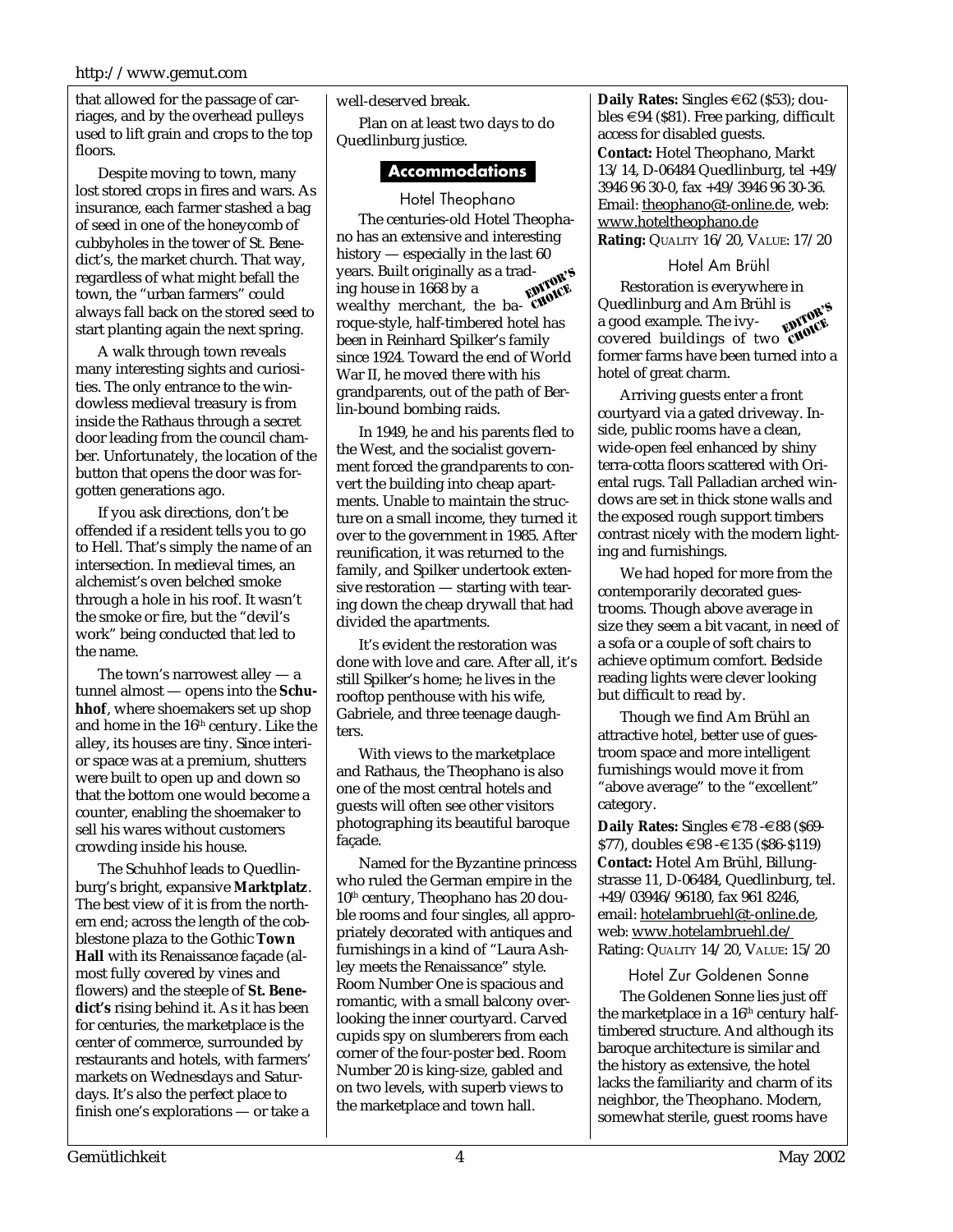more a sense of renovation than restoration. Still, with rates about a third less than at the Theophano, it offers good value. For those who need it, many of the 27 rooms have Internet access.

**Daily Rates:** Singles €44 (\$38); doubles €67 (\$58). Free parking. **Contact:** Hotel Zur Goldenen Sonne, Steinweg 11, D-06484 Quedlinburg, tel +49/3946 96 25-0, fax +49/3946/ 96 25-30, email: info@hotelzurgoldenensonne.de., web: hotelzurgoldenensonne.de. **Rating:** QUALITY 14/20, VALUE: 15/20

Schlosshotel Zum Markgrafen

In sharp contrast to the medieval and renaissance structures that dominate Quedlinburg, the 12-room Schlosshotel Zum Markgrafen is an art nouveau palace.

Built by a wealthy industrialist from 1898 to 1904 in neo-Gothic style, it is breathtaking — though somewhat out of step with what a Quedlinburg experience should be. Yes, it has beautiful stucco, carved timber ceilings, elaborate tapestries, chandeliers, extensive gardens, gabled guestrooms, and intricate leaded-glass windows, as well as a fitness area, but it doesn't feel like Quedlinburg. Still, with the marketplace only a few blocks away, the Quedlinburg feeling is always nearby.

In addition, the hotel lies near the old town wall, adjacent to a watch tower, and the view from the terrace café to the town is stunning, especially at night. At twice the cost of the Goldene Sonne, it is a matter of taste, preference and budget.

**Daily Rates:** Singles from €88 (\$76); doubles from €135 (\$116). Free parking and welcome cocktail. **Contact:** Schlosshotel Zum Markgrafen, Weingarten 30, D-06484 Quedlinburg, tel +49/3946 81 14 40, fax +49/3946 81 14 44, email: info@ www.schlosshotel-zummarkgrafen.de, web: www.schlosshotel-zummarkgrafen.de. **Rating: QUALITY 17/20, VALUE: 14/20** 

# **Sustenance**

Those who prefer upscale dining will find numerous options in

Quedlinburg. However, for fast, cheap eats, head to the Steinbrücke, a small street immediately off the Marktplatz, where a variety of restaurants offers pleasant, if not stellar, culinary options. At #7, **Olli's Bistro** is a cafeteria complete with trays. Choose à la carte from a choice of goulash, dumplings, *Spätzle*, cutlets and other entrees and side dishes. Plan on spending €4-8 (\$3-7) per person.

Although **Pasta Mia** at #23 Steinbrücke features more expensive choices, inventive pizzas and pasta dishes range from only  $\in$ 3-5 (\$2-4).

At #18, **Hassler Fisch Schnell Imbiss** offers a variety of takeout fish creations such as fish sandwiches, breaded cutlets and pickled fish for about €2-€5 (\$2-\$4).

# Zur Goldenen Sonne

Some of the most peaceful dining in Quedlinburg is on the sunny terrace of Zur Sonne. Even during cool, damp weather, a retractable canvas roof and gas heaters help maintain comfort. It's comfortably casual, set atop small stones cobbled together to form a mosaic of the sun. A flurry of flowers surrounds an old millstone in the center, and vines and roses drape across wooden trellises. Servers are young, attentive and friendly.

The cuisine is distinctly regional, with an emphasis on vegetarian and fish dishes, like trout with red cabbage and a vegetable-and-cheese platter with bread. The soups stand out: *Oberharzwildgulasch*, with tender venison pieces sweetened by red cabbage; Quedinlinburger bean soup topped with watercress; and a rich, hearty and savory barley soup with Black Forest ham and carrots.

Two can dine well for €22-29 (\$19-25) for lunch, €28-35 (\$24-30) for dinner.

**Contact:** Hotel "Zur Goldenen Sonne," Steinweg 11, D-06484 Quedlinburg, tel +49/3946 96 25-0. **Rating:** QUALITY 12/20, VALUE: 14/20

### Ratskeller

Quedlinburg's Ratskeller doesn't get high points for ambiance, at least until they dim the lights. Only the vaulted ceilings inject a sense of history. However, the somewhat sterile setting is more than offset by friendly service, a limited but superb wine list, and reasonably priced and wellprepared dishes.

Guests will find a heavy focus on meat entrées like pork hock with sauerkraut, lamb cutlets with banana sauce and raisin-almond rice, and duck breast stuffed with pineapple, red cabbage and wild berries. Vegetarians won't starve, and fish eaters will love the salmon with hollandaise sauce, noodles and asparagus. Without wine, dinner for two will range from €14-€22 (\$12-\$19), lunch is somewhat less.

**Contact:** Gaststätte Ratskeller, Marktkirchhof 1, D-06484 Quedlinburg, tel +49/3946 2768

# **Rating:** QUALITY 13/20, VALUE: 14/20

# Theophano

The setting alone is worth a visit to the restaurant at the Hotel Theophano. Indeed, many guests spend hours in the quiet candlelight with only fine wine and exotic only fine wine and exotic<br>cheeses for nourishment. The **EDITOR'S**<br>setting is sublime in this modi setting is sublime in this medieval cellar, the rich history captured in every ancient stone and brick. Nooks in this one-time storage area lend privacy, and flickering candles a sense of intimacy. (In good weather, dining is also possible under the stars in the courtyard.)

The menu takes German fare to exotic levels. Appetizers may include salami of venison with olives, baked Münster cheese wrapped in pastry with fried apples, or arugula with roasted rabbit, cherry tomatoes and pinenuts. Under the category of "Substantial Starters/Light Main Courses," the current menu offers smoked salmon crepes with sour cream and red caviar, turkey liver sautéed with fresh mushrooms in balsamic vinegar, and pumpkin risotto. Larger appetites may want dishes like roast venison served with savory vegetables and potatoes au gratin. Some guests make a special trip just for the desserts, like sweet pumpkin strudel with vanilla flavored whipped cream, espresso with homemade French praline, and white chocolate mousse with elderberry sauce.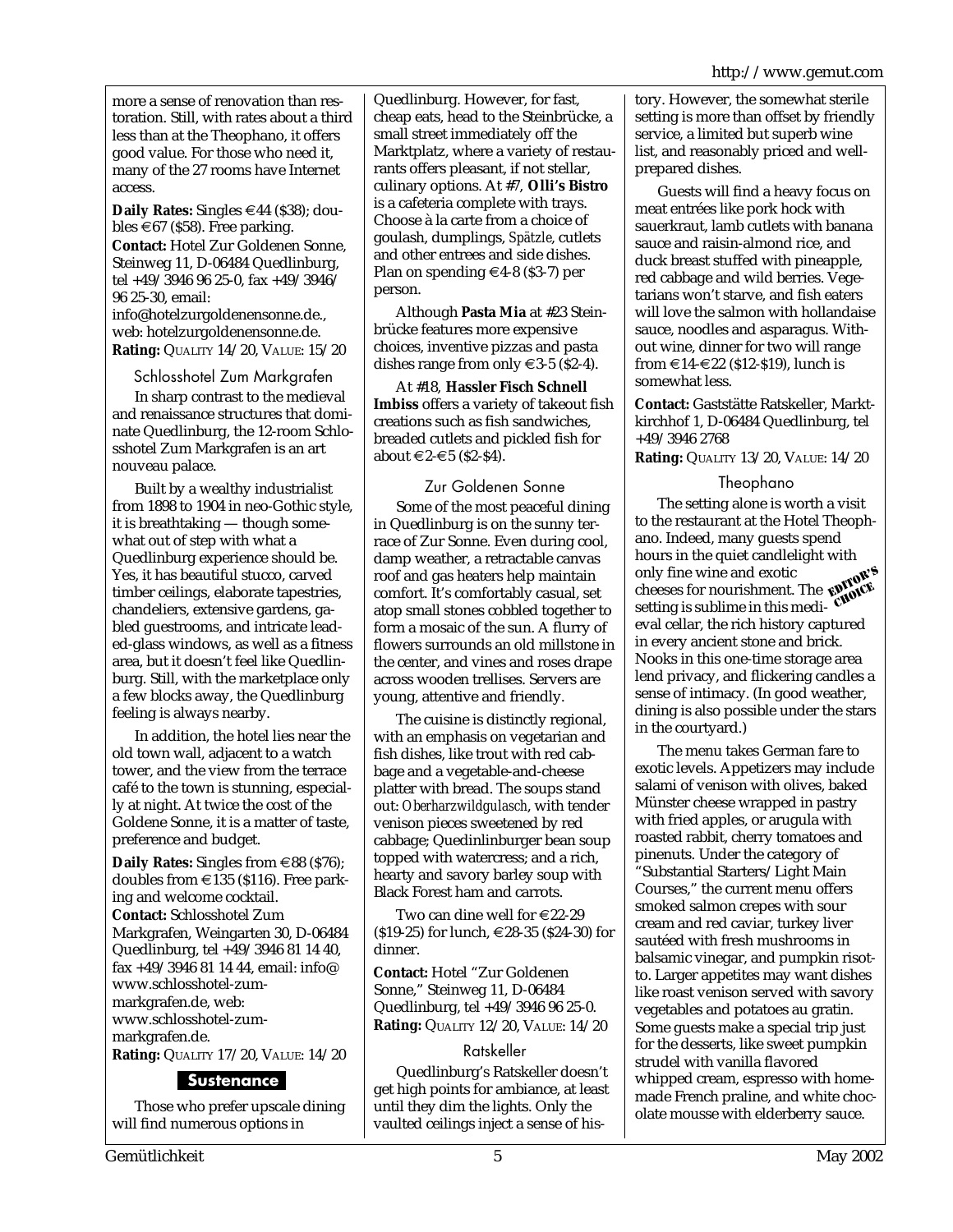#### http://www.gemut.com

Two persons with light appetites can enjoy the setting and a pleasant dinner for  $\in$  32- $\in$  40 (\$28-40), without beverages, while more complete dining satisfaction might cost as much as €80 (\$69) per couple.

**Contact:** Hotel Theophano, Markt 13/14, D-06484 Quedlinburg, tel +49/ 3946 96 30-0.

**Rating: QUALITY 17/20, VALUE: 18/20** 

#### Restaurant Am Brühl

One huge room in an old stable has become the Hotel Am Brühl's restaurant. There is a high brick and beamed ceiling with barrel-roll vaults and the floor is square, polished terra-cotta pavers. There are substantial wooden tables and chairs and the white stucco walls are decorated with interesting art and antiques. It is a fine room to be in, though a little noisy. The menu is mainly traditional dishes and you won't go far wrong with familiar selections such as *Kalbsleber* (calves' liver) and *Geschnetzeltes* (chopped veal in cream sauce), but overall the food doesn't quite equal the room's charm.

Restaurant Am Brühl, Billungstrasse 11, D-06484, Quedlinburg, tel. +49/ 03946/96180, fax 961 8246, email: hotelambruehl@t-online.de, web: www.hotelambruehl.de/ **Rating:** QUALITY 13/20, VALUE: 14/20

#### *HIDDEN TREASURES Continued from page 7*

mer and skiers in winter — but it is a much different breed of Swiss mountain town from the likes of Zermatt and Grindelwald.

Among the wooden, weathered, brown/black Valasian houses of Evolène, you'll find a simple hotel or pension, or perhaps a small chalet to rent. In the daytime you can walk mountain trails that range from easy to challenging, and in the evenings enjoy hearty mountain food and Valasian wine alongside grizzled locals at one of the town's cheery inns.

Evolène is also much less expensive than the famed mountain resorts. The top hotel in town charges about \$80 for its best room, you can rent an apartment for as little as \$175 per week and a small beer is less than \$2.

The phrase "a village where time

has stood still" is a travel-writing cliche usually used to describe places where millions have been spent on restoration. But in Evolène the phrase really applies. This town of 600 probably looks and lives very much today as it did 50 or 100 years ago. A different dialect is spoken, there are no designer shops or Michelin-starred restaurants and a bare minimum of places sell Evolène mugs and teeshirts.

In summer, the weather is warm but not oppressive, cooling down at night. In spring and fall, days are cool and nights cold. In winter, of course, roofs and streets are piled high with snow.

Throughout the summer, women wear traditional garb and there are enough old characters hanging around to let you know there's something going on here besides tourism.

#### **Accommodations & Food**

Evolène's best accommodations are at the rustic **Hotel Hermitage**, where the Queen of Holland once stayed during World War II.

The interior is wood paneled walls and ceilings, slate entryways, parquet floors, oriental rugs, stuffed birds and game, and plenty of antique knickknacks. The most pleasant space in the house is the inviting living room/sun room with its paneled walls and ceiling and expanse of windows on three sides.

Guestrooms, though in no sense luxurious, are comfortable and cozy. Ask for Number 16 under the eaves. There are no in-room telephones and the hotel does not have a restaurant though raclette and fondue are sometimes served to guests on winter evenings.

The café-bar of **Pension d'Evolène**, an old-fashioned inn with a few simple rooms to rent, is a hangout for locals and, by all reports, including our own, has the best food in town.

Just off the café is the small, slightly more formal, dining room. Cowbells and rustic wood cabinets adorn the walls. There are green and white tablecloths, cloth napkins and candles on each table.

The food is mainly plain country

fare, well-prepared with the freshest ingredients. Expect to pay about \$30 per person with dessert and wine.

> Steyr Austria

Though it gave its name to Styria, this Austrian town is actually in the province of Upper Austria, about a third of the way from Salzburg to Vienna, south of Linz and the eastwest Autobahn. Your first look at its picturesque *Altstadt,* set on a peninsula formed by the confluence of the Steyr and Enns rivers, will make you wonder what took you so long to get here.

Entrance to the town is through an arched stone gate, part of the wall that protected the city in medieval times. Inside, a broad square is lined with well-preserved Gothic and Renaissance buildings. Further on, the square funnels down to become the town's alley-size main shopping street, the Eisengasse, and eventually passes through another gate and on to where the rivers join.

Town records go back to 980 when the Styraburg — now Lamberg Castle — was built. A fire destroyed Steyr in 1727, but in the middle of the 19th century a local lad named Joseph Werndl came to the rescue. He began to manufacture guns and Steyr became one of Europe's main weapons suppliers, an activity that continued through two world wars. (On a more positive note, Werndl and Steyr are given credit for erecting Europe's first electric street lights in 1884.) Werndl's company eventually became Steyr-Daimler-Puch, a World War II arms producer and the town's industrial installations were heavily bombed in 1944. Until 1955, Steyr was the border town between the occupied American and Soviet zones. These days the city still makes its living in the iron trade: the Steyr-Puch company builds motorbikes and there is also a BMW truck assembly plant.

Most sights are within a fiveminute walk of the town square and for information about them use *Michelin's Green Guide for Austria* or stop by Steyr's amiable and efficient tourist office which is on the square at Stadtplatz 27.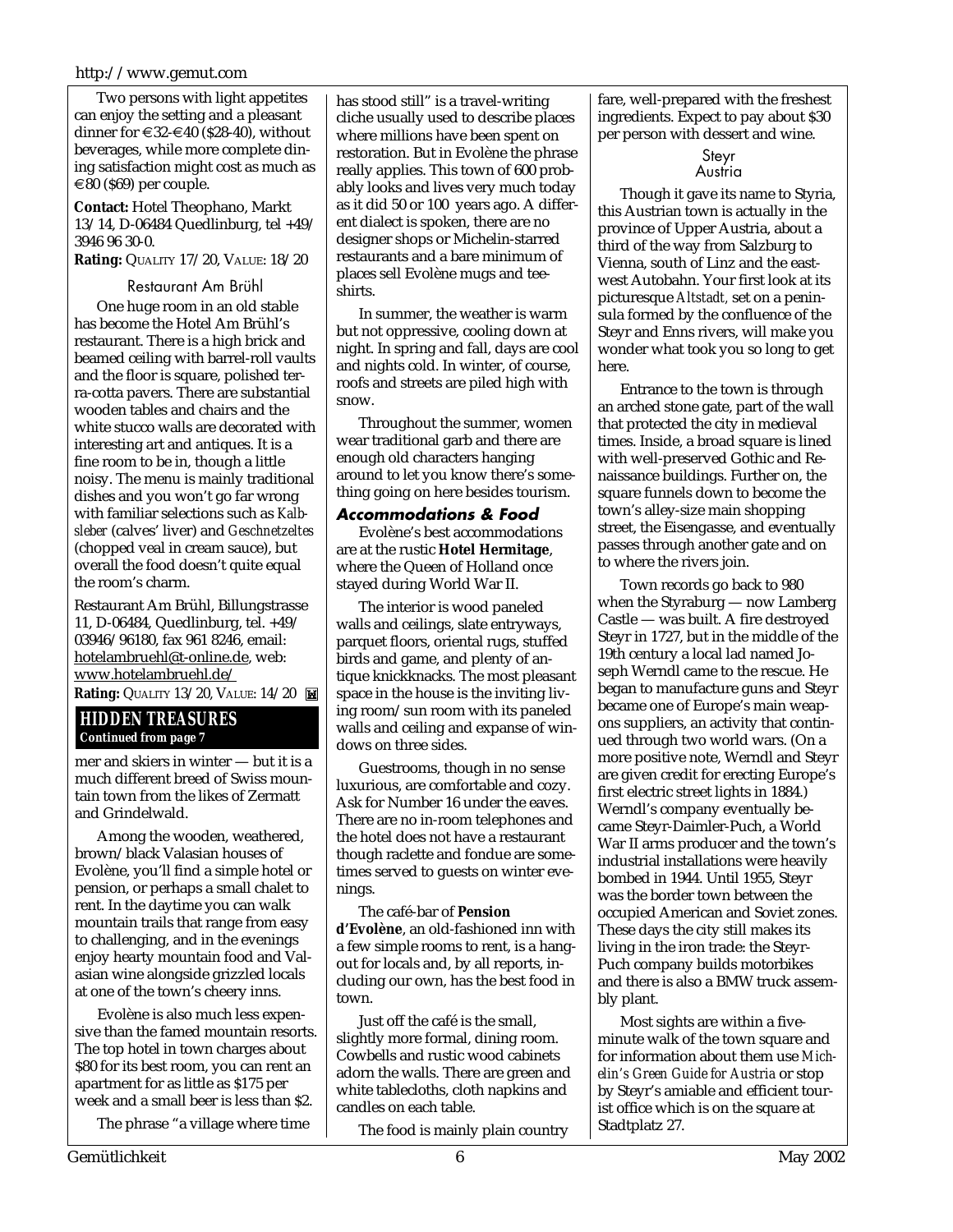Not to be missed in the weeks prior to Christmas is the nearby pilgrimage hamlet of **Christkindl**, where you'll find a pretty church and a very busy post office. This is where Austrian children send their Christmas letters and all are answered by the Christkindl post office. You may wish to mail a card from here as the stamps and postmark are somewhat prized. There is also a massive, wonderfully intricate, 'Rube Goldberg' style, mechanical Nativity scene on display. Completed just before the war, it is the work of a single local hobbyist who took some 40 years to build it — in his living room.

#### **Where to Stay**

Our "Editor's Choice" Steyr headquarters is the hospitable and charming **Hotel Mader**, on the town square.

The comfortable, spacious guestrooms have white painted walls, light wood ceilings and substantial dark wood furniture. They come equipped with cable TV, direct-dial telephone, minibar and a sparkling, well-lit bathroom.

Breakfast is downstairs in the café where you'll be joined by local farmers and shoppers dropping by for coffee or a morning snack.

#### Coburg **Germany**

In the "old days," before reunification, Coburg was stuck in a corner of West Germany, surrounded on three sides by East Germany and, as a result, tourism suffered. Except for a few adventurous souls headed for Berlin via the potholed communistmaintained Autobahn, it wasn't a place where one stopped on the way to anywhere else.

Things have picked up in the last 10 years but, despite the town's historical importance, its interesting buildings and charming setting, American tourists are still rather scarce. Enough so that it qualifies as a "Hidden Treasure."

Coburg may be physically in Bavaria but with the grape vines of Franken growing only a few kilometers away, and its massive **Veste** dubbed the "Franconian Crown," Coburg's heart and culture are solidly in Franconia.

One of Germany's largest fortresses, the Veste looms above the town, fading in and out of the clouds. It was in this triple-walled citadel that Martin Luther holed up for five months in 1530, awaiting his day in court before the Augsburg Imperial Diet. You can tour his apartment and there is a decent collection of paintings including some by Rembrandt and Albrecht Dürer. But to us the Veste's best attraction is its **Kunstammlungen**, a museum especially designed for visitors whose eyes have glazed over from too many religious paintings by Cranach the Elder or Holbein the Younger. It is filled with things of interest to non-scholars; items such as antique wedding carriages, Germany's largest display of ancient armor and weapons, and a cabinet filled with some 20,000 medals and coins.

Downtown, on the Schlossplatz, is **Ehrenburg Castle**, where the chain was pulled on Europe's first flush toilet. Ehrenburg was also the boyhood home of Prince Albert who married England's Queen Victoria and fathered her nine children. This potent fellow's likeness is found not only on millions of cans of cheap pipe tobacco, but Victoria erected a statue of him in Coburg's Marktplatz. It is in this part of town, by the way, where you are mostly likely to encounter street vendors selling the delicious Coburger bratwurst, grilled on the spot and served on a roll.

Though PBS's *Antiques Road Show* doesn't want them on the premises, many Americans are interested in **Hummel** figurines. Even if you have no use for them, a visit to the factory, six kilometers away in Rödental where Sister Maria Innocentia Hummel was born — is worth an hour's visit. There is a short film presentation followed by a brief tour where visitors can observe the handmade production process. The figures are for sale, but the prices seem no better than elsewhere in Germany. There may be a larger selection, however.

#### **Places to Stay**

The serviceable **Hotel Blankenburg**, which is about a 10-minute walk from the Marktplatz, is now affiliated with the Best Western hotel marketing group. Its invitingly rustic Restaurant Krautergarten, with raised-hearth open fireplace and beamed ceilings, has been a favorite in the region for several decades. Most of the vegetables, herbs and spices used by the Krautergarten's kitchen are grown in its private garden.

Perhaps a more upscale overnight choice — though we must caution that we have no first-hand experience with it — is the **Goldene Traube**, part of the Romantic Hotels & Restaurants combine. Its restaurant rates a red 'menu' symbol in the 2002 *Michelin Red Guide for Germany*.

Hotels/Restaurant Data

**Hotel Hermitage**, CH-1983 Evolène, tel. +41/027/2831232, fax 283 3212. Singles 75 to 90 Sfr. (\$34-\$41), doubles 110 to 130 Sfr. (\$69-\$75)

**Pension d'Evolène**, CH-1983, tel. +41/027/83 11 51. Daily Rates: Singles 38 Sfr. (\$24), doubles 76 Sfr. (\$48). Seven day packages with dinner and breakfast are 340 Sfr. (\$213)

**Hotel Mader**, Stadtplatz 36, A-4400 Steyr, tel. +43/07252 / 53 358, fax 53 358 6, email: mader@mader.at, web: www.mader.at. Singles €65 to €74 (\$57- \$65), doubles €96 to €110 (\$84-\$97)

**Romantik Hotel␣Goldene Traube,** Am Victoriabrunnen 2, D-96450, Coburg, tel.␣+49/09561/8760, fax 876222, email: goldenetraube@romantikhotels.com. Singles €74 to €87 (\$65-\$77), doubles €102 to €135 (\$90-\$119)

**Hotel Blankenburg**, Rosenauerstrasse 30, Coburg, D-96450, tel. +49/ 09561/64 40, fax 644 199, email: info@blankenburg.bestwestern.de. Singles  $\epsilon$ 51 to  $\epsilon$ 97 (\$45-\$85), doubles €70 to €125 (\$62-\$110) M

# **Readers' Forum**

### **Auf Schönburg Controversy**

In a letter I wrote a couple of months ago I tried to give your readers a sense of what they might expect at some upscale *Schloss* hotels I'd not seen mentioned before in *Gemütlichkeit*. But apparently I struck a raw nerve with your subscriber, Rip Rice, and I'd like to respond.

I've stayed at **Burghotel Auf Schönburg** on three different trips, beginning in 1984, and with about 25 trips into Germany, I'm not exactly a